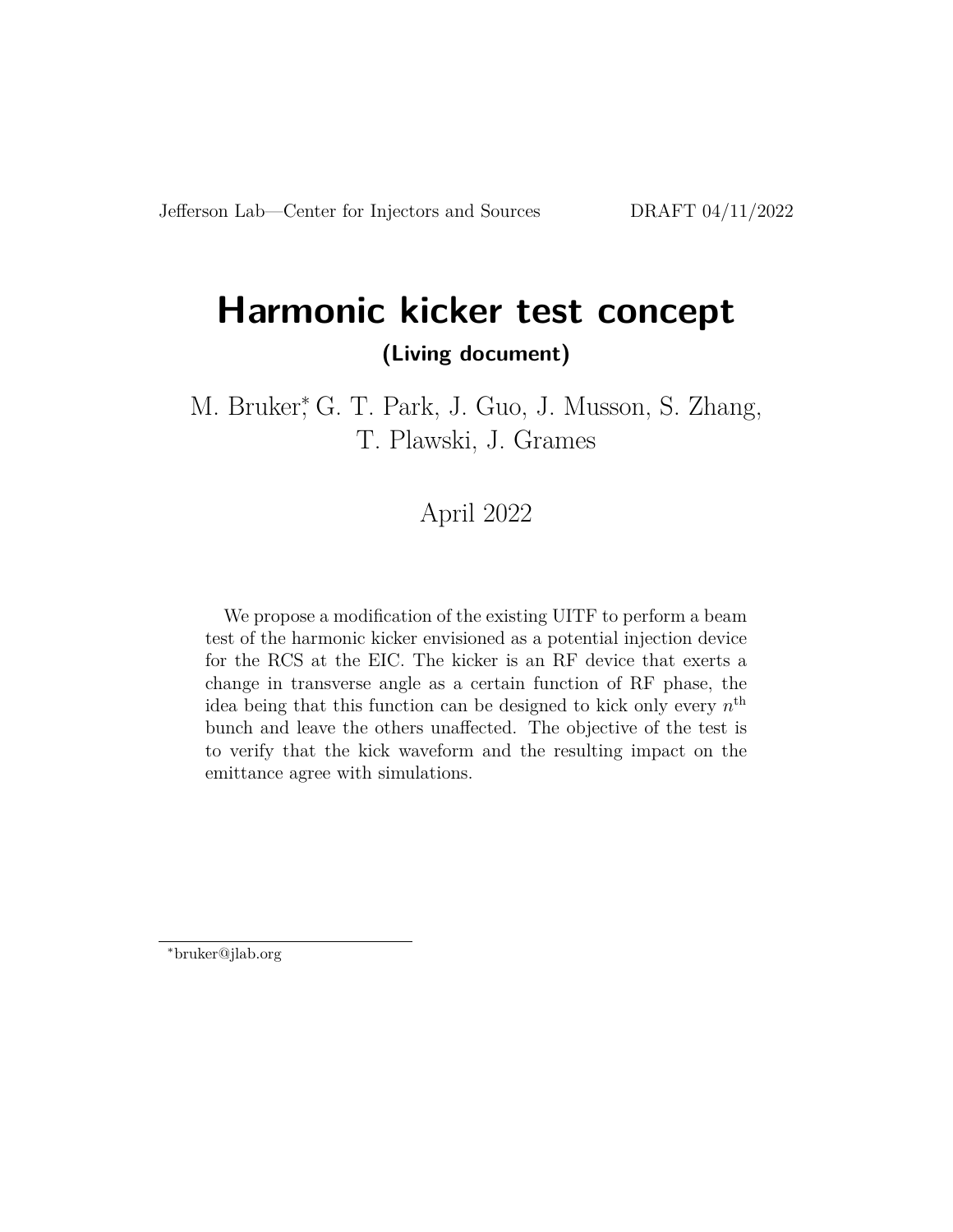## **1 Introduction**



<span id="page-1-0"></span>Figure 1: Kick action only on bunches at a bunch frequency equal to the fundamental of the kick waveform,  $f_{HK} = 86.6 \text{ MHz}$ ; in this example, all 11 buckets are filled at a bunch frequency of  $11f_{HK} = 952.6 \text{ MHz.}$ 

The RF base frequency of the kicker is  $f_{HK} = 86.6 \text{ MHz}$ , which is not a subharmonic of the UITF booster frequency  $f_0 = 1497 \text{ MHz}$ . While the kicker is designed to work with a bunch frequency of  $11f_{HK}$  and kick every 11th bunch selectively (visualized in Fig. [1\)](#page-1-0), our test will avoid the complication of diagnosing the resulting separated beams and instead put every bunch on the same phase of the kicker waveform, effectively turning the kicker into a DC steerer. The kick waveform can then be scanned by varying the global phase of the kicker waveform vs. that of the beam. The lowest bunch frequency to accomplish this while also being a subharmonic of  $f_0$  is  $f_0/121 = f_{HK}/7 = 12.4 \text{ MHz}^{-1}$  $f_0/121 = f_{HK}/7 = 12.4 \text{ MHz}^{-1}$  $f_0/121 = f_{HK}/7 = 12.4 \text{ MHz}^{-1}$ .

<span id="page-1-1"></span><sup>1</sup>This kicker was originally designed for the electron cooler at JLEIC, which is why the frequencies are somewhat compatible to that of CEBAF.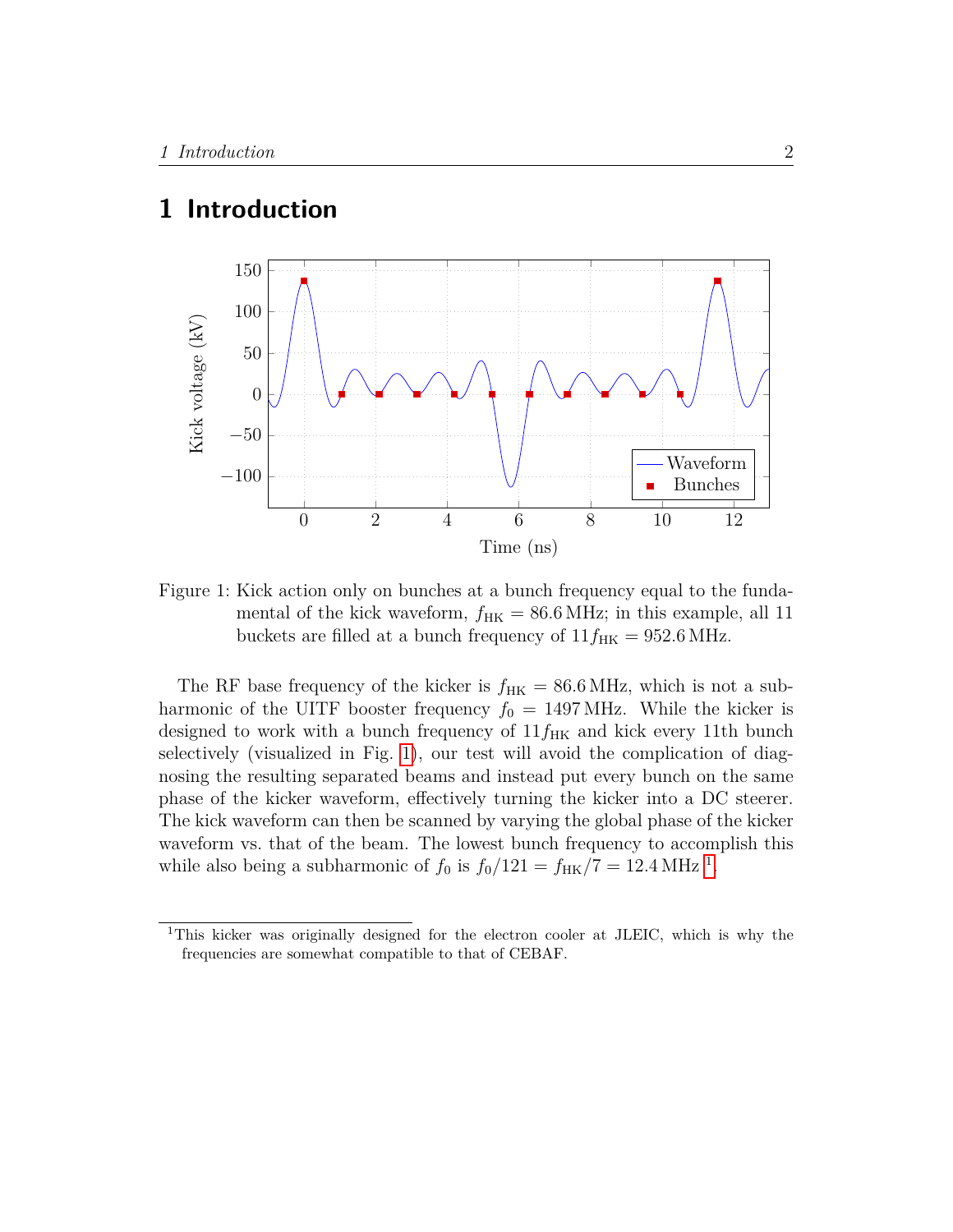The existing components of the UITF relevant to this study are shown in Fig. [2.](#page-2-0) Because 121 is odd, this assumption relies on the availability of a 1497 MHz buncher cavity (case B); the 750 MHz buncher currently installed will require halving the bunch frequency (case A).



<span id="page-2-0"></span>Figure 2: Existing UITF components relevant to this study.

#### **2 Harmonic Kicker Diagnostic Line**

We are envisioning a modification of the straight-ahead line with a new setup as shown in Fig. [3,](#page-3-0) called Harmonic Kicker Diagnostic Line (HKDL). Using the existing quads in the MeV section in conjunction with a downstream harp, the Twiss parameters after the booster can be obtained and matched to the exper- $\mu$ <sup>[2](#page-2-1)</sup>, while the longitudinal phase space can be measured using the existing MeV spectrometer line.

Two correctors will allow us to adjust both angle and displacement going into the harmonic kicker. Two BPMs downstream of the kicker will measure the exit angle. Another two correctors can then be used to correct for the change in exit angle so as to always be able to obtain the same orbit through the downstream quads, which, together with another harp, will be used for emittance measurements.

<span id="page-2-1"></span><sup>2</sup>This measurement was attempted in 2021 in preparation of this experiment, but the results remain inconclusive due to unresolved discrepancies.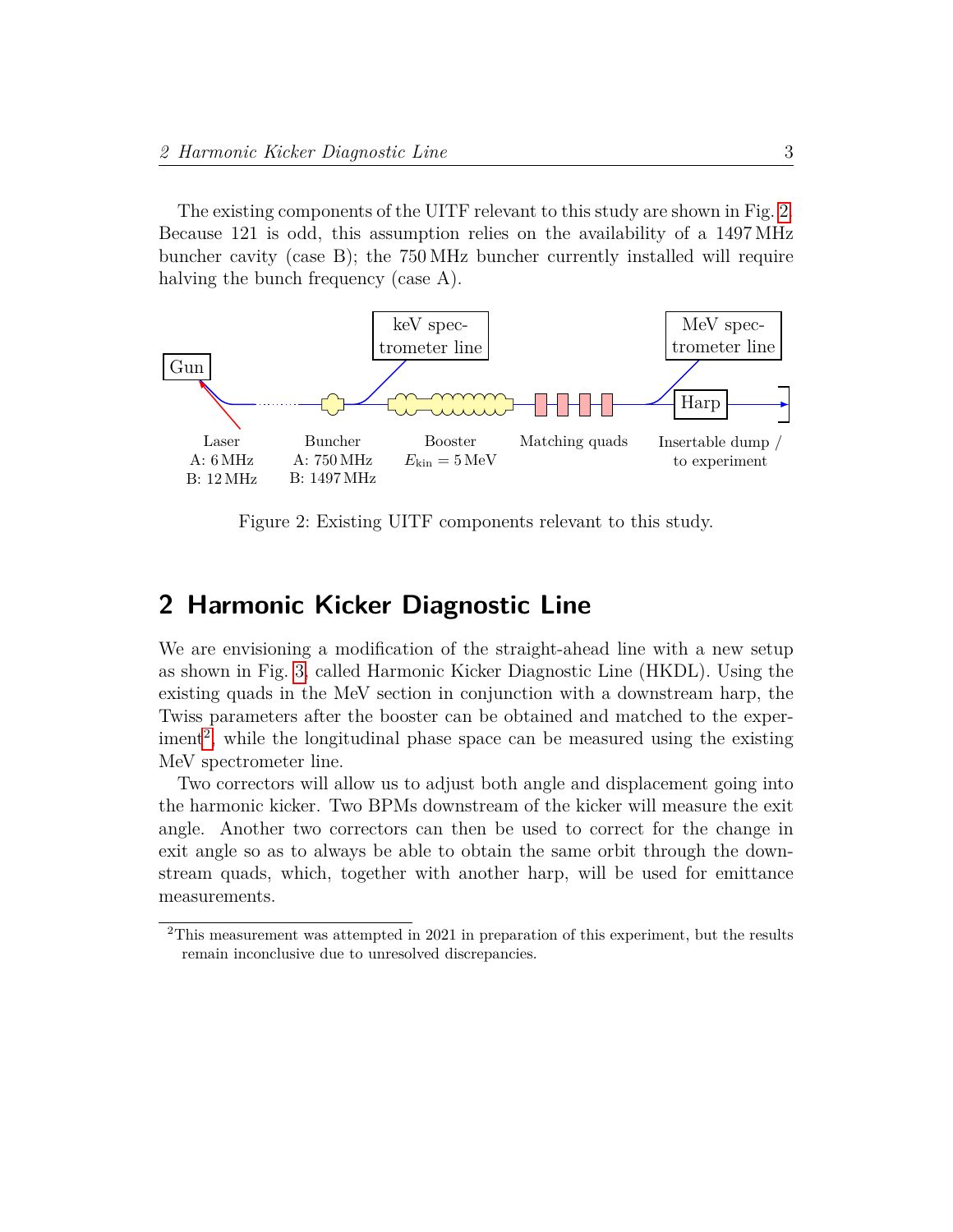

<span id="page-3-0"></span>Figure 3: Conceptual sketch of a possible modification of the straight-ahead MeV line for the test of the harmonic kicker (HK). Figure (a) shows the essential parts of the setup for measuring only the deflection, while figure (b) includes a kick correction scheme to restore the orbit for consistent quad scans. The dashed and dotted lines are representations of the beam orbits with the kicker turned on and with its phase inverted, respectively; they are exaggerated for clarity in the bottom figure. All BPMs shown must be able to work at 6 or 12 MHz bunch frequency, depending on which one is chosen.

At 5 MeV, the kicker is expected to deliver about 4 mrad of maximum kick angle, while the geometric emittance is reasonably low. With a suitably short drift length of  $\sim 1$  m, this gives a comfortable compromise without the need for a special vacuum chamber to accommodate the kicked beams; however, in principle, the beam energy can be set to other values should unforeseen circumstances require a different kick angle or a smaller emittance. The phase of the kicker can also be inverted to kick the beam in the opposite direction, effectively doubling the angular resolution of the measurement and exposing any potential geometric asymmetries. For the purposes of beam line and diagnostics commissioning, a corrector can conveniently be used in place of the kicker at first.

Turning this concept into a design will require the following input:

1. Desired / maximum permissible beam size and bunch length in order for the exit phase space to be comparable with the design; ideally a simulation study of the impact of these parameters.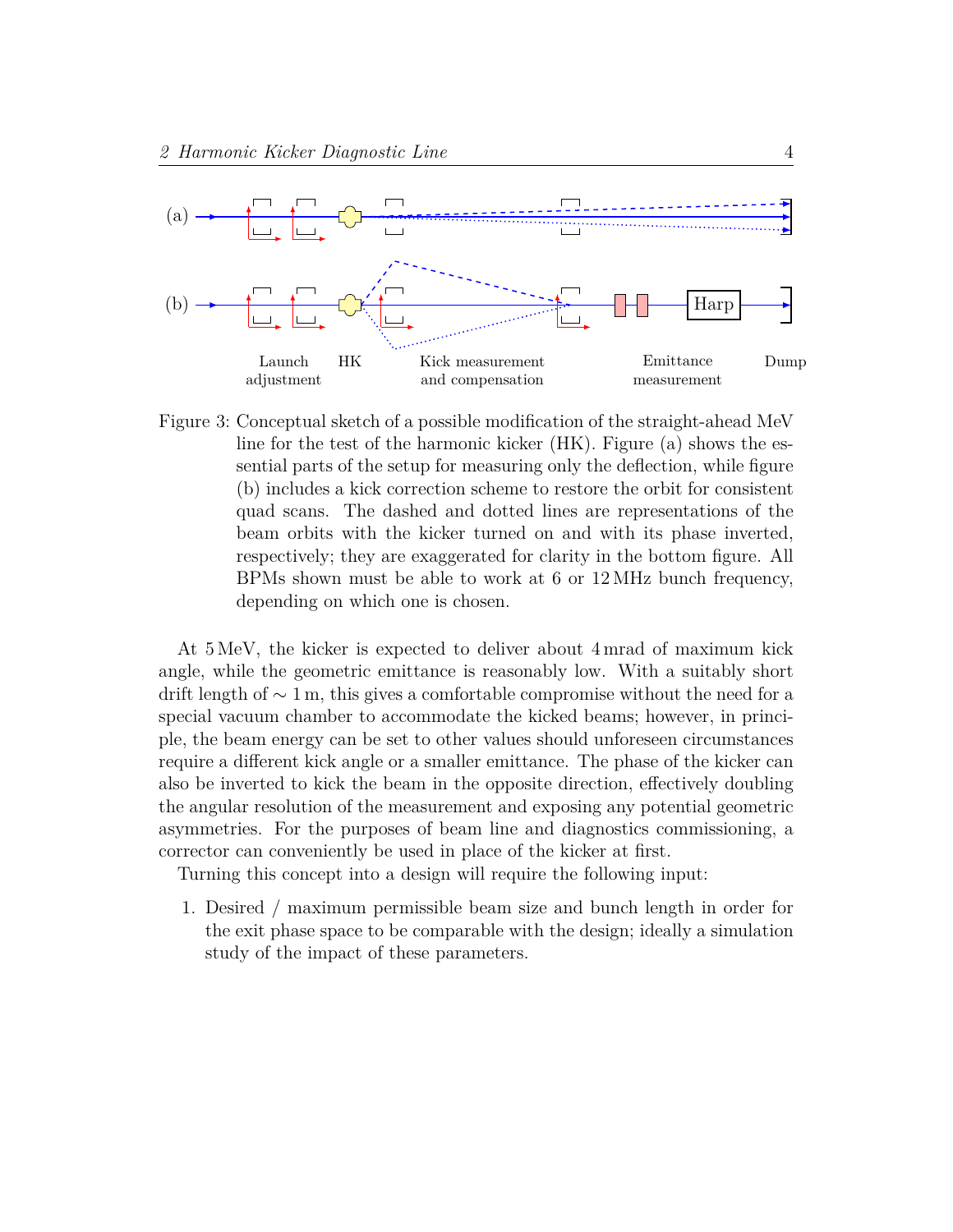- 2. Acquisition time / beam current to get the required signal-to-noise ratio from the available BPMs given the very low bunch frequency. Special detection circuitry may be needed for them to see any beam at all.
- 3. A way to make the low-frequency laser beam; see Section [3.](#page-8-0)

Table [1](#page-5-0) lists the additional components needed with their tentative coordinates based on a preliminary beam optics study. While the Twiss parameters upstream of the matching quads are not precisely known and also energy-dependent, the matching quads are flexible enough to accommodate a range of values.

Figure [4](#page-6-0) shows a prediction of the optical functions and beam trajectory for a realistic set of initial parameters. A simulated example of a quad scan to obtain the emittance in both planes is shown in Fig. [5.](#page-7-0)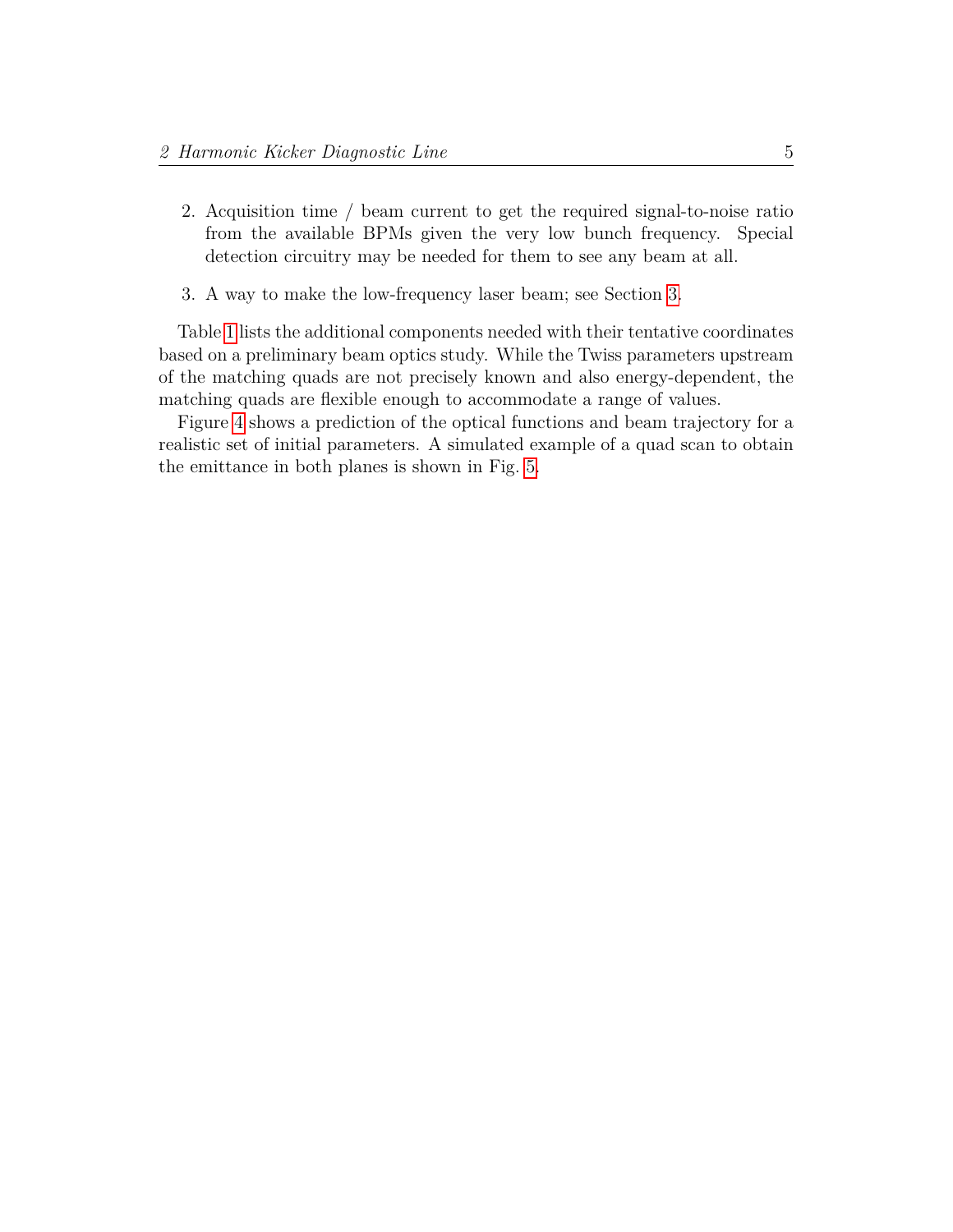<span id="page-5-0"></span>Table 1: List of components to be added/changed, excluding vacuum plumbing, corresponding instrumentation, etc, with some relevant existing ones for reference. A corrector coil can temporarily be employed in place of the HK, allowing for commissioning of the beam line and especially the BPMs before the HK is ready for use. The names of the new components are chosen arbitrarily for the sake of naming them in simulation models. The coordinates of existing components are from the UED; the others are rough guesses and can be liberally adjusted to account for reality. Anything **bold** is new or changed.

| Type              | Name               | s(m)    |
|-------------------|--------------------|---------|
| Quadrupole        | MQJM504            | 15.8867 |
| $V_i$ iewer + IGP | ITVM504 (move)     | 16.2    |
| Harp              | was IHAM803 (move) | 16.4    |
| Beam line valve   | was VBVM801 (move) | 16.6    |
| Corrector         |                    | 16.7    |
| Harmonic Kicker   |                    | 17.0    |
| $V_i$ iewer + IGP |                    | 17.2    |
| Beam line valve   | VBVM601            | 17.5171 |
| Corrector         | MLHM601A           | 17.8602 |
| <b>BPM</b>        | IPMM601            | 18.0572 |
| Dipole magnet     | MDLM601            | 18.4718 |
| Corrector         | MBHM601B           | 18.7987 |
| $V_i$ iewer + IGP | ITVM601            | 19.1857 |
| Beam line valve   | VBVM602            | 19.3?   |
| BPM               | IPMM602            | 19.4107 |
| Corrector         | MBHM602A           | 19.6037 |
| Quadrupole        | Q721               | 20.4    |
| Quadrupole        | Q722               | 21.4    |
| Harp              | was IHAK501 (move) | 24.0    |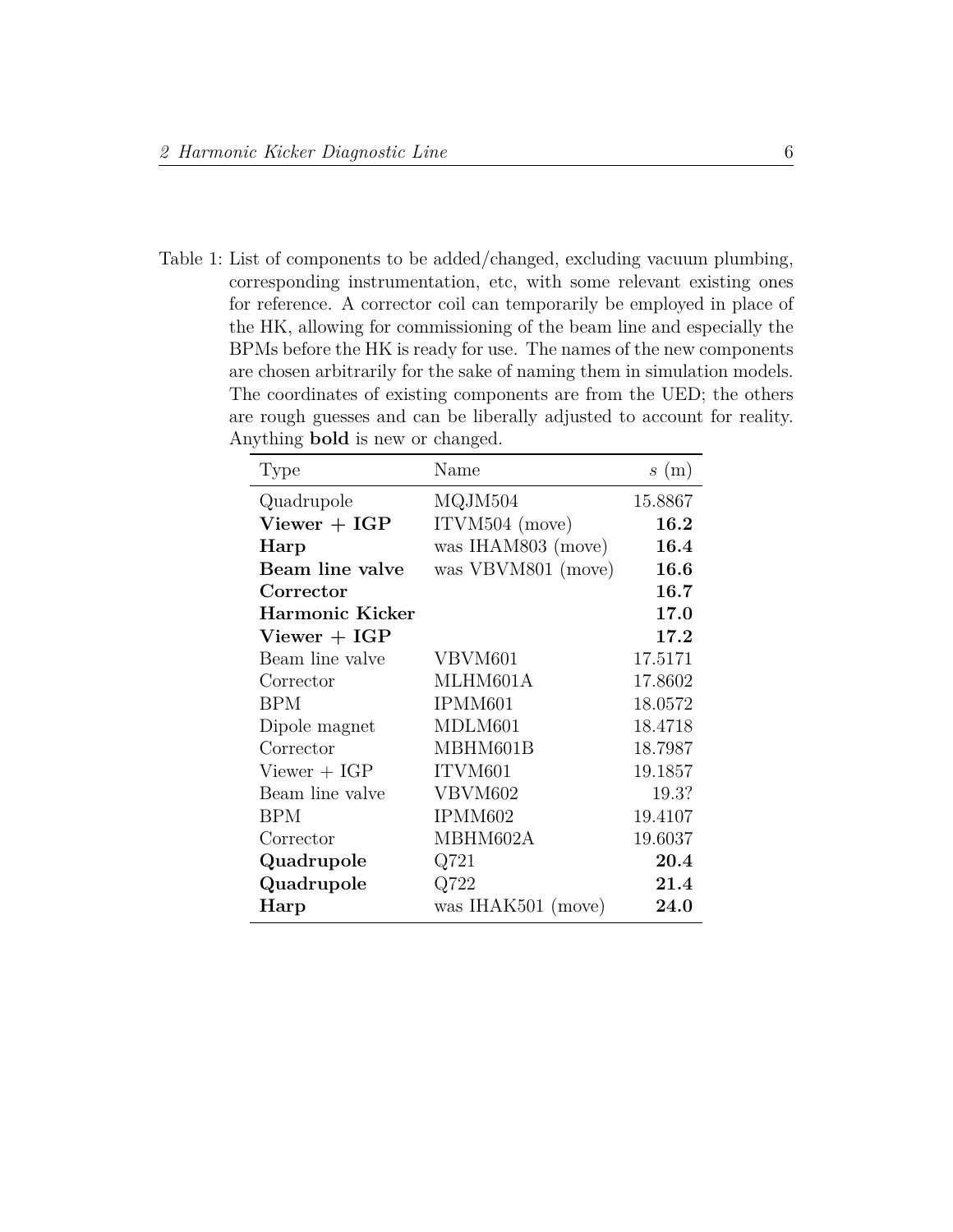

<span id="page-6-0"></span>Figure 4: Elegant prediction of the HKDL optics. Blue boxes denote quadrupoles, while red boxes denote correctors (including the HK). The top plot shows the beta functions, while the beam centroid position is displayed in the bottom plot. This model assumes  $\beta_x = \beta_y = 20$  m and  $\alpha_x = \alpha_y = -5$  at the beginning of the matching quads, which are realistic values but depend on the booster settings and upstream optics. The quad strengths are chosen to produce a shallow beam waist at the first corrector after the kicker and a round beam at the first downstream quad while giving a reasonable scanning range for emittance measurements.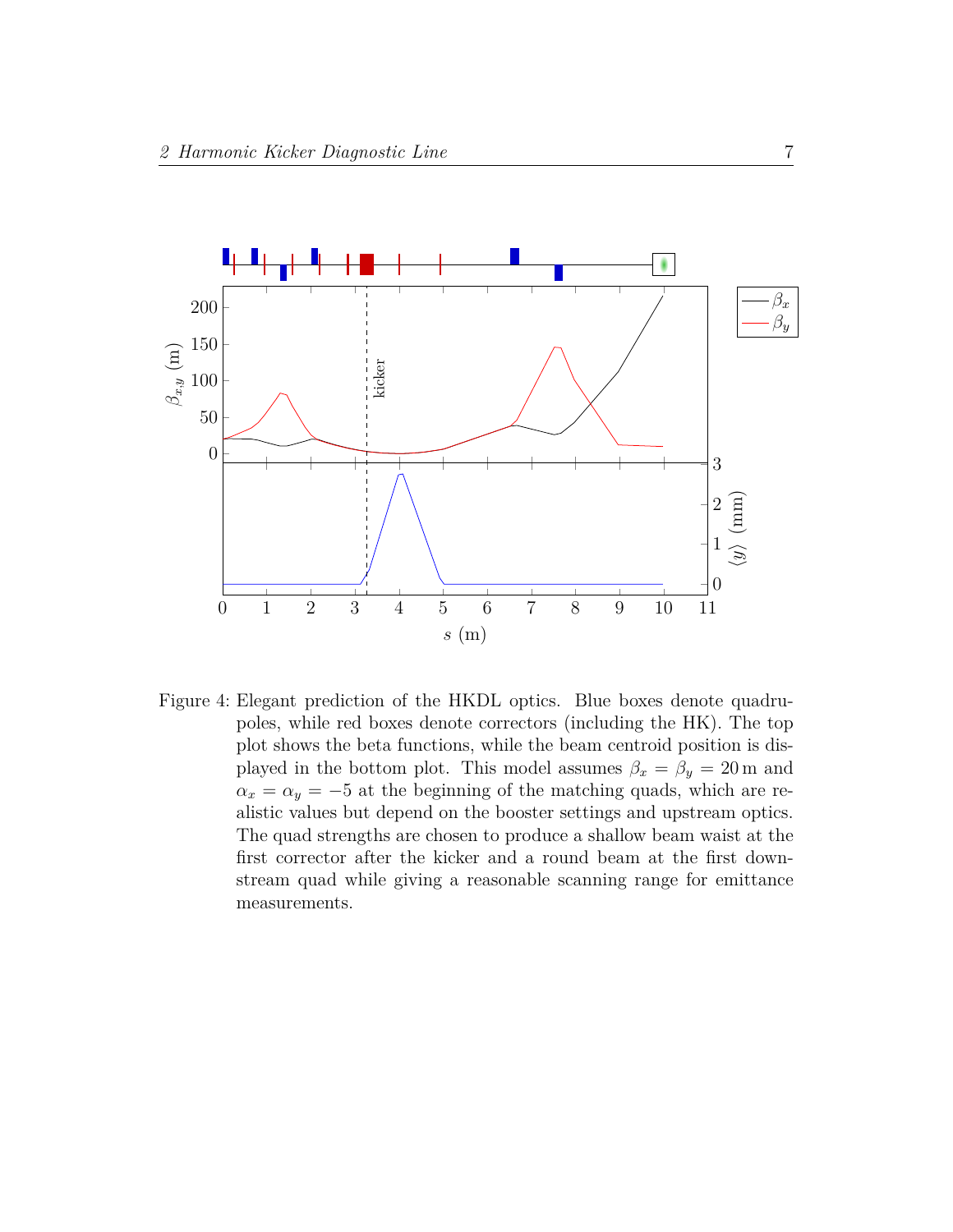

<span id="page-7-0"></span>Figure 5: Simulated quad scans to determine the Twiss parameters downstream of the kicker assuming a geometric emittance of 30 nm in both axes. In this example, Q721  $K_1$  is set to  $-5 \,\mathrm{m}^{-2}$  and  $5 \,\mathrm{m}^{-2}$ , respectively, to obtain a reasonable spot size in both axes at the harp. The fits are computed by Elegant; note that their visualization does not accurately show the shape of the curve at the minimum.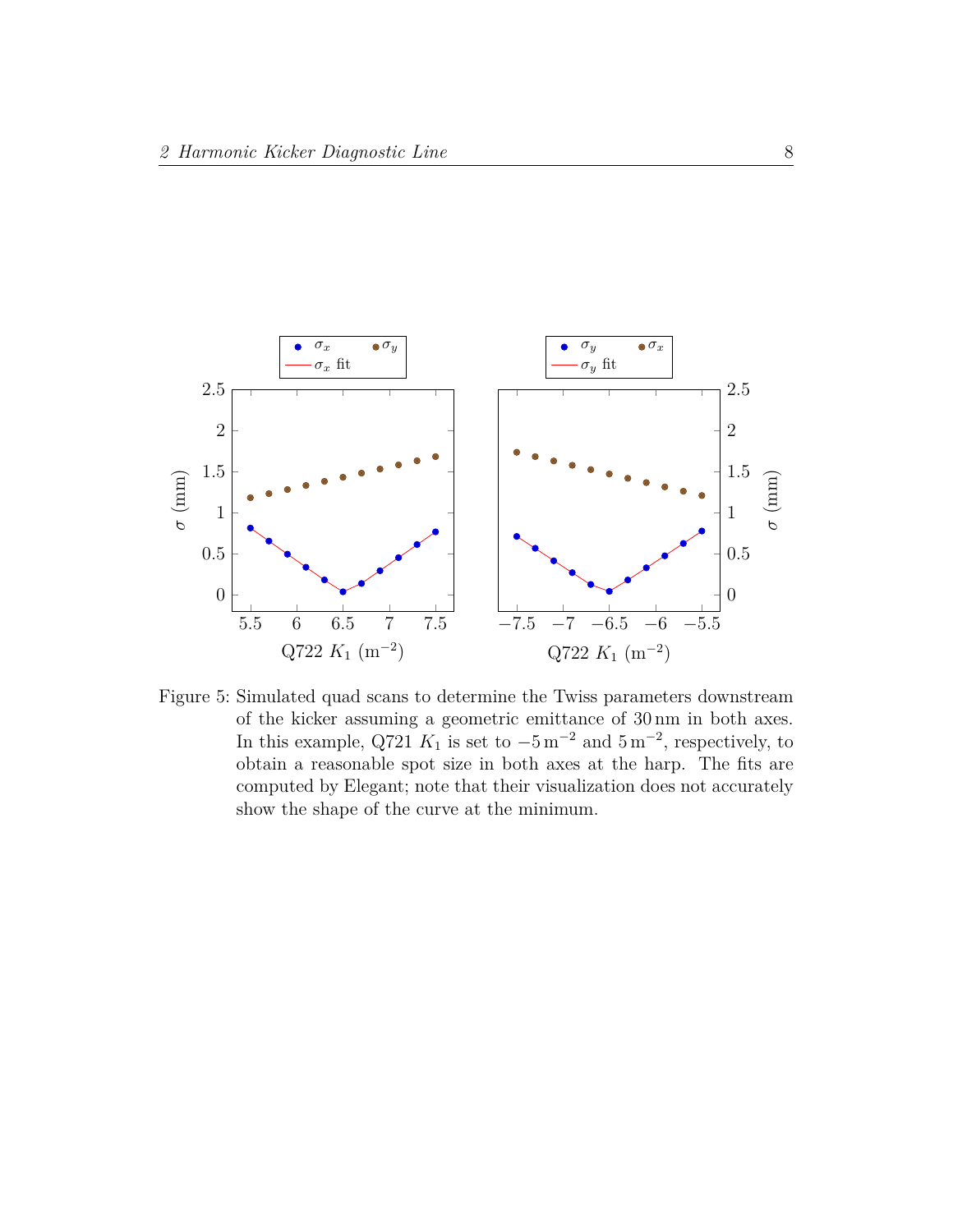#### <span id="page-8-0"></span>**3 Laser setup**

We expect the existing laser system to work at a repetition rate of 6 MHz or 12 MHz; synchronicity is achieved by generating a 6 MHz or 12 MHz trigger signal from a clock that is locked to the master oscillator. From this trigger signal, a pulse generator will produce a short-pulse drive signal for the laser. The pulse length and phase are expected to be independent of the repetition rate.

For beam setup purposes, it will be necessary to keep the usual beam modes available; the macropulse system will accomplish this without modification. The respective peak beam current ( $\propto$  peak laser power) is determined by the radiological limit of the average current, which is expected to stay at 100 nA. The parameters are summarized in Table [2.](#page-8-1)

<span id="page-8-1"></span>Table 2: Beam parameters for the design of the laser.

| CW repetition rate    | selectable                             |
|-----------------------|----------------------------------------|
|                       | 749 MHz or $121st$ subharmonic thereof |
| Beam modes            | viewer-limited, tune, CW               |
| Maxiumum bunch charge | 17 fC                                  |

## **4 Interference with other users**

At this time, the time line of the kicker test cannot be predicted accurately, making it necessary to consider how the setup might need to coexist with existing and future experiments.

The straight beam line is currently terminated with a thin foil window, which allows the beam to exit the beam pipe and travel through air, irradiating samples mounted on a moveable stage behind the window. This irradiation setup demands a beam of large diameter (multiple cm) and an ideally homogeneous transverse profile, which is accomplished by a combination of a large overfocusing solenoid followed by a raster-magnet system to homogeneously paint the beam onto a large area. As the tentative HKDL design (Table [1\)](#page-5-0) allows for these